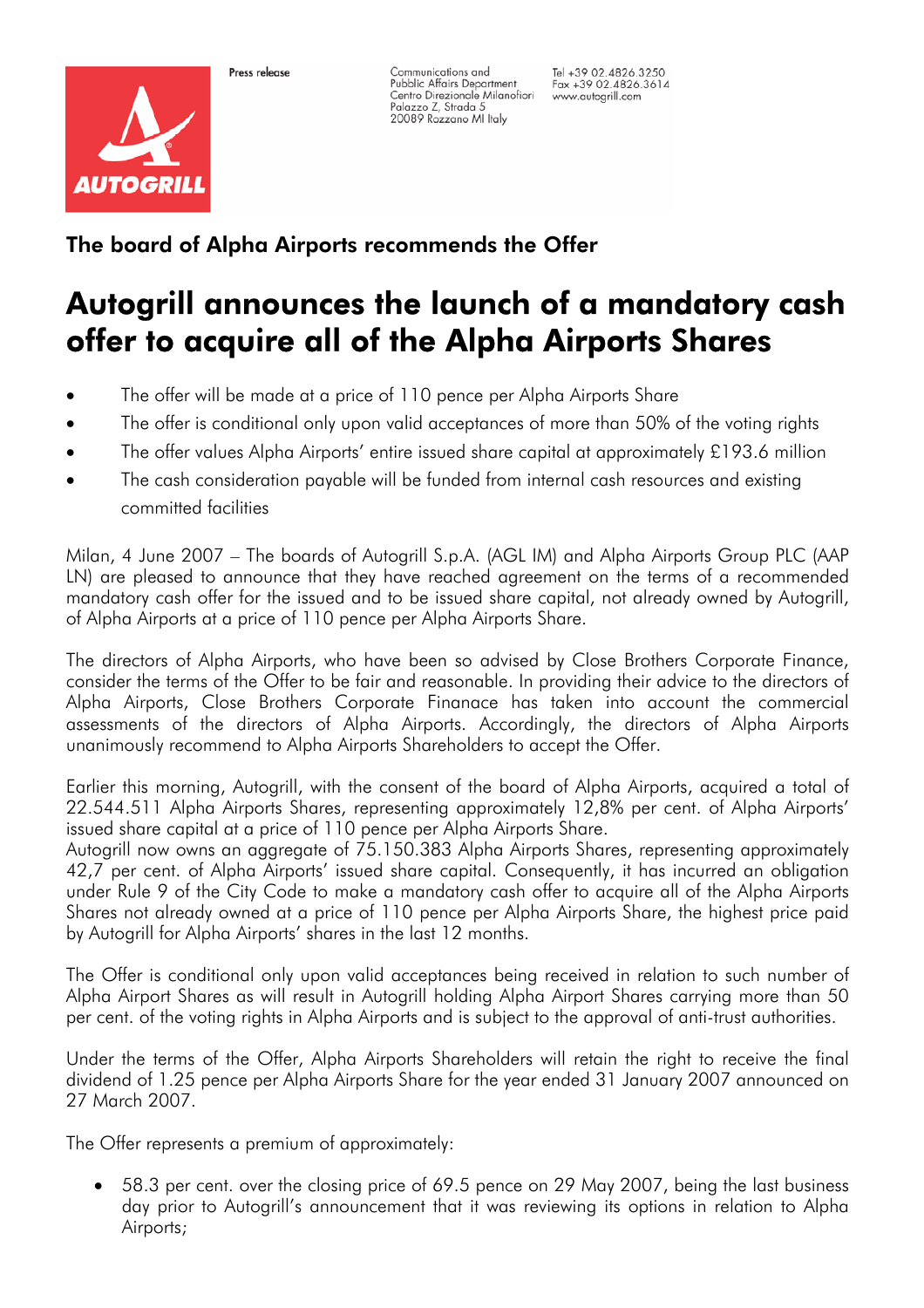

Pross release

Communications and Pubblic Affairs Department Centro Direzionale Milanofiori Palazzo Z, Strada 5<br>20089 Rozzano MI Italy

Tel +39 02.4826.3250  $Fax + 3902.4826.3614$ www.autogrill.com

• 9.5 per cent. over the closing price of 100.5 pence on 1 June 2007, being the last business day prior to this announcement.

The Offer values Alpha Airports' entire issued share capital at approximately £193.6 million.

The cash consideration payable by Autogrill will be funded from internal cash resources and existing committed facilities.

Those Alpha Airports directors who have beneficial interests in Alpha Airports Shares have given irrevocable undertakings to accept the Offer in respect of their entire interests in Alpha Airports Shares, amounting, in aggregate, to 184,000 shares, representing approximately 0.10 per cent. of Alpha Airports' issued share capital and 1,241,659 options.

Autogrill has also signed a non-binding letter of intent with Servair S.A. (Air France Group, AF FP) in relation to their remaining interest of 16,005,994 Alpha Airports Shares representing approximately 9.1 per cent. of Alpha Airports issued share capital which grants Autogrill exclusivity to acquire such shares until 11 June 2007.

As a result of the above, Autogrill and parties acting in concert (as defined in the City Code) with it now own or has received undertakings in respect of or have exclusivity in respect of approximately 51.9 per cent. of Alpha Airports' issued share capital.

Autogrill believes that together Alpha Airports and Autogrill will significantly enhance the diversity of offerings and quality of services to people on the move, and the airlines and airports which serve them. In particular, Autogrill's experience and know how in airport food, beverage and retail will complement and expand the current portfolio of Alpha Airports, while the airline catering business can provide a new opportunity for Autogrill, leveraging the know how of Alpha Airports.

Commenting on the Offer, Gianmario Tondato Da Ruos, Chief Executive Officer of Autogrill said: "Autogrill places significant importance on the UK and sees Alpha Airports as the right player to gain a meaningful exposure to this attractive market as well as in other important countries in which Alpha Airports operates. We very much look forward to working with Alpha Airports' management team to expand further the combined business".

Commenting on the Offer, Martin Flower, Chairman of Alpha Airports said: "This is excellent news for Alpha Airport's shareholders, customers, suppliers and employees. Shareholders are getting 110p for each share, a 58.3% premium to the closing price just last Tuesday, in a compelling cash offer with a minimum of conditions attached. For Alpha Aiport's other stakeholders the acquisition by Autogrill represents a unique opportunity to develop Alpha Airports on a truly global scale, enhance its service offering and build on its market-leading positions. As part of the Autogrill Group, the world's biggest provider of food and beverage and retail services for travellers, Alpha Airports will be able to leverage its position as a leading service provider to the world's airlines and airports underpinned by its reputation for service excellence."

The Offer Document containing the full terms and conditions of the Offer will be posted to Alpha Airports Shareholders shortly, but in any event, within 28 days of today's date.